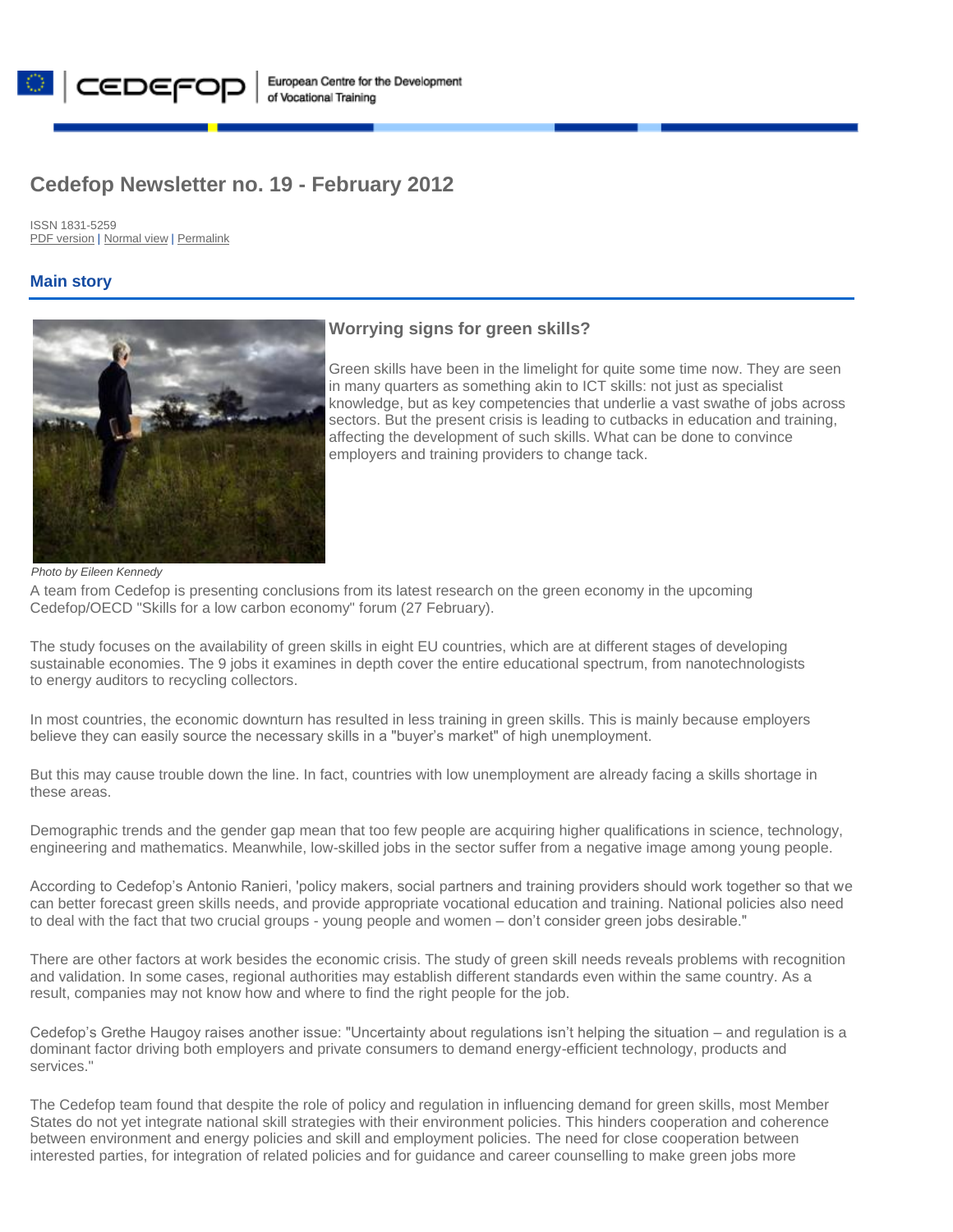attractive are the study's most important conclusions for policy-makers.

The **Green Skills Forum** is an opportunity to gather the latest insights on (1) what firms, trade unions and other organisations are already doing to foster the potential of green growth through skills development activities; (2) how strategies for green skills are integrated with other areas of workforce development and (3) tools and directions for further research.

The Forum aims to draw on lessons from work conducted by the OECD, Cedefop, and other organisations on the implications of the green economy for skills development and training policies.

These insights will contribute to the OECD's Green Growth Strategy studies, such as the LEED (Local Economic and Employment Development ) projects on Measuring the Potential of Green Growth and Improving the effectiveness of green local development initiatives, and to Cedefop's Green Skills activities, which contribute to the European Commission's initiative on New Skills for New Jobs.

The Forum also provides insights for the Rio+20 process and the G20 pillar on the "Framework for Strong, Sustainable and Balanced Growth" and the G20 work on "Development".

### **Links**

[OECD/Cedefop Green Skills Forum 2012](https://events.cedefop.europa.eu/GreenSkills-Forum2012/) 

### **News from Cedefop**



#### **[Employer survey on skill needs in Europe: Fieldwork begins](http://www.cedefop.europa.eu/en/news/19433.aspx)**

To be competitive, the availability of adequately qualified and skilled employees is a main issue for any firm or organisation. It is, therefore, essential to have the right information about relevant developments of skill need at an early stage. Employers´ answers to this survey will help in meeting labour market requirements more effectively in the future.

The survey is...

- the first harmonised European employer survey on skill needs;  $\bullet$
- currently being piloted in 9 European countries (the Czech Republic, Germany, Spain, France,  $\bullet$ Hungary, Ireland, Italy, Poland, Finland);
- measuring skill needs by asking for increasingly important working tasks in selected  $\bullet$ occupational groups and related drivers of change;
- going to help to understand better labour market needs, to shape targeted VET policies, and to  $\bullet$ develop and implement VET programmes teaching the right skills;
- part of Cedefop's work on the early identification of skill needs, supported financially by the  $\bullet$ European Community Programme for employment and social solidarity (2007-13), managed by the European Commission, Directorate General for Employment, Social Affairs and Equal Opportunities;
- developed within Cedefop's activities on the use of employer surveys to identify future skill  $\bullet$ needs, in collaboration with experts from TNS Infratest Sozialforschung (Munich), Fraunhofer Institute for Industrial Engineering (Stuttgart), LLAKES Centre - Institute of Education (London), and with helpful advice from Skillsnet members and other experts from the European Commission, Eurofound, the OECD and the ILO.

### **Links**

- [More about the survey](http://www.cedefop.europa.eu/EN/about-cedefop/projects/employers-surveys/employers-surveys.aspx)   $\bullet$
- [Survey documentation for experts](http://www.cedefop.europa.eu/EN/about-cedefop/projects/employers-surveys/members-only.aspx)



#### **[Study visits catalogue 2012/13](http://www.cedefop.europa.eu/en/articles/19526.aspx)**

The study visits programme for education and vocational training specialists and decision makers, part of the lifelong learning programme (2007-13), is an initiative of the European Commission's Directorate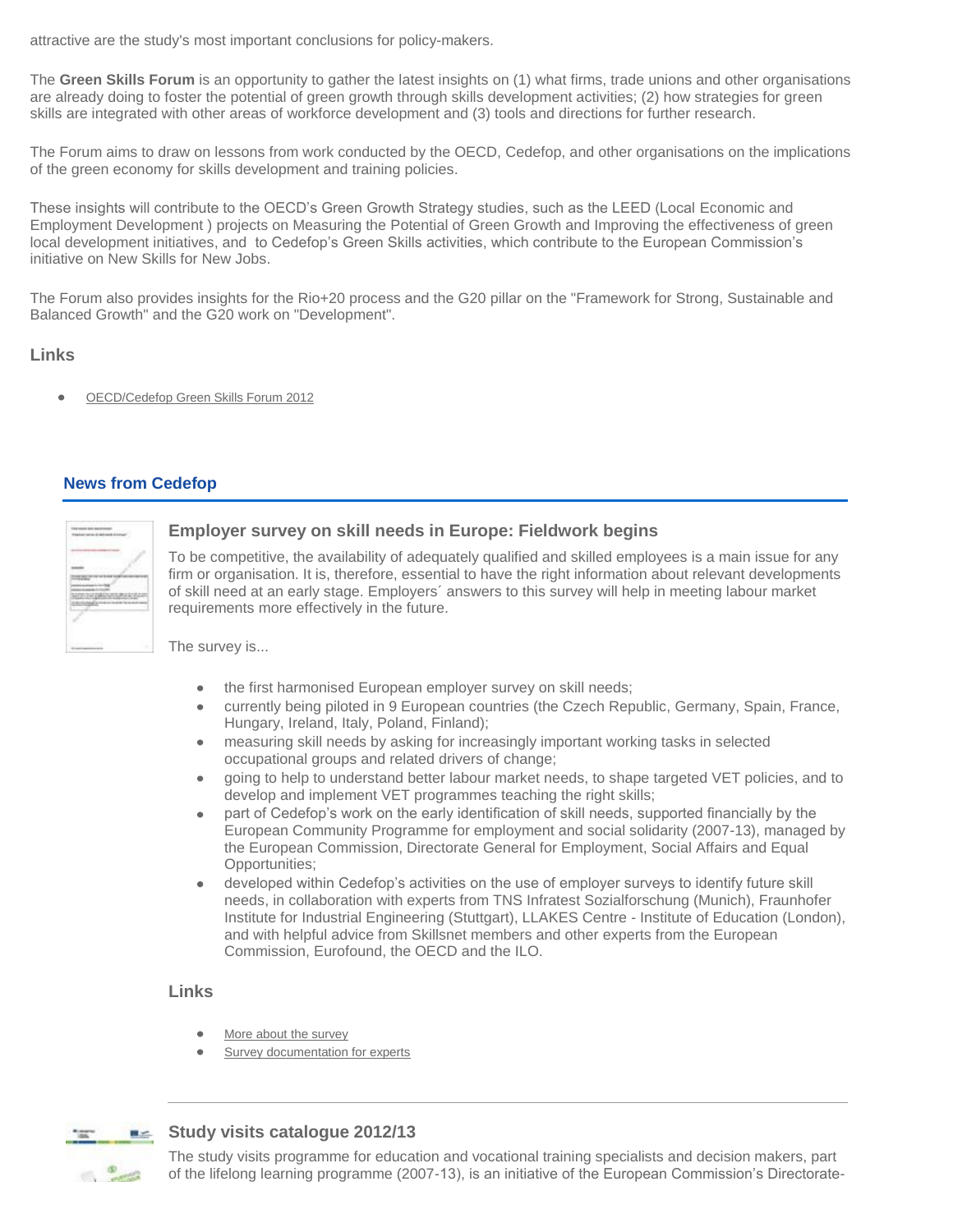General for Education and Culture. Cedefop coordinates the programme at the European level; national agencies implement the programme in the participating countries.

#### **Links**

[Download the publication](http://www.cedefop.europa.eu/en/publications/19373.aspx)  $\bullet$ 



### **Briefing note - From concept to practice - [implementing the European training](http://www.cedefop.europa.eu/en/articles/19528.aspx)  [agenda](http://www.cedefop.europa.eu/en/articles/19528.aspx)**

Cedefop's achievements in 2011 and new priorities for 2012-14.

#### **Links**

 $\bullet$ [Download the publication](http://www.cedefop.europa.eu/en/publications/19368.aspx)



# **[How fares ECVET?](http://www.cedefop.europa.eu/en/articles/19540.aspx)**

The 2011 monitoring report on developments in the European credit system for vocational education and training (ECVET).

This monitoring report describes how far the European credit system for vocational education and training (ECVET) has progressed in the Member States and the regions.

ECVET is now at a crossroads. It may well become the catalyst for innovation in education and training. But there is a risk that it will become lost among the many European education and training tools.

What will most determine the success of ECVET is not just the relevant policy decisions, but their wide dissemination.

The entire spectrum of education and training needs to understand how the ECVET contributes to learner mobility, transparency of qualifications, and greater parity between vocational and general education.

#### **Links**

[Download publication](http://www.cedefop.europa.eu/en/publications/19523.aspx)

### **VET-Alert - [Just published on Vocational Education and Training -](http://www.cedefop.europa.eu/en/news/19413.aspx) February 2012 [issue](http://www.cedefop.europa.eu/en/news/19413.aspx)**

Cedefop's "VETAlert" for February 2012 is now available for download:

<http://www.cedefop.europa.eu/EN/newsletter/vetalert-newsletter.aspx>

VETAlert is a monthly selection of publications on vocational education and training available from Cedefop's bibliographic database VET-Bib.

Please [subscribe](http://www.cedefop.europa.eu/EN/my-account.aspx?acq_newsletter=1) to VET-Alert and you will receive this monthly review in your mailbox.



#### **[4th Cedefop Photomuseum Award](http://www.cedefop.europa.eu/en/news/19130.aspx)**

Cedefop, the European Centre for the Development of Vocational Training of the European Union, and the Thessaloniki Museum of Photography, the only state-run museum for photography, overseen by the Ministry of Culture and Tourism, invite photographers to take part in the 4th Cedefop Photomuseum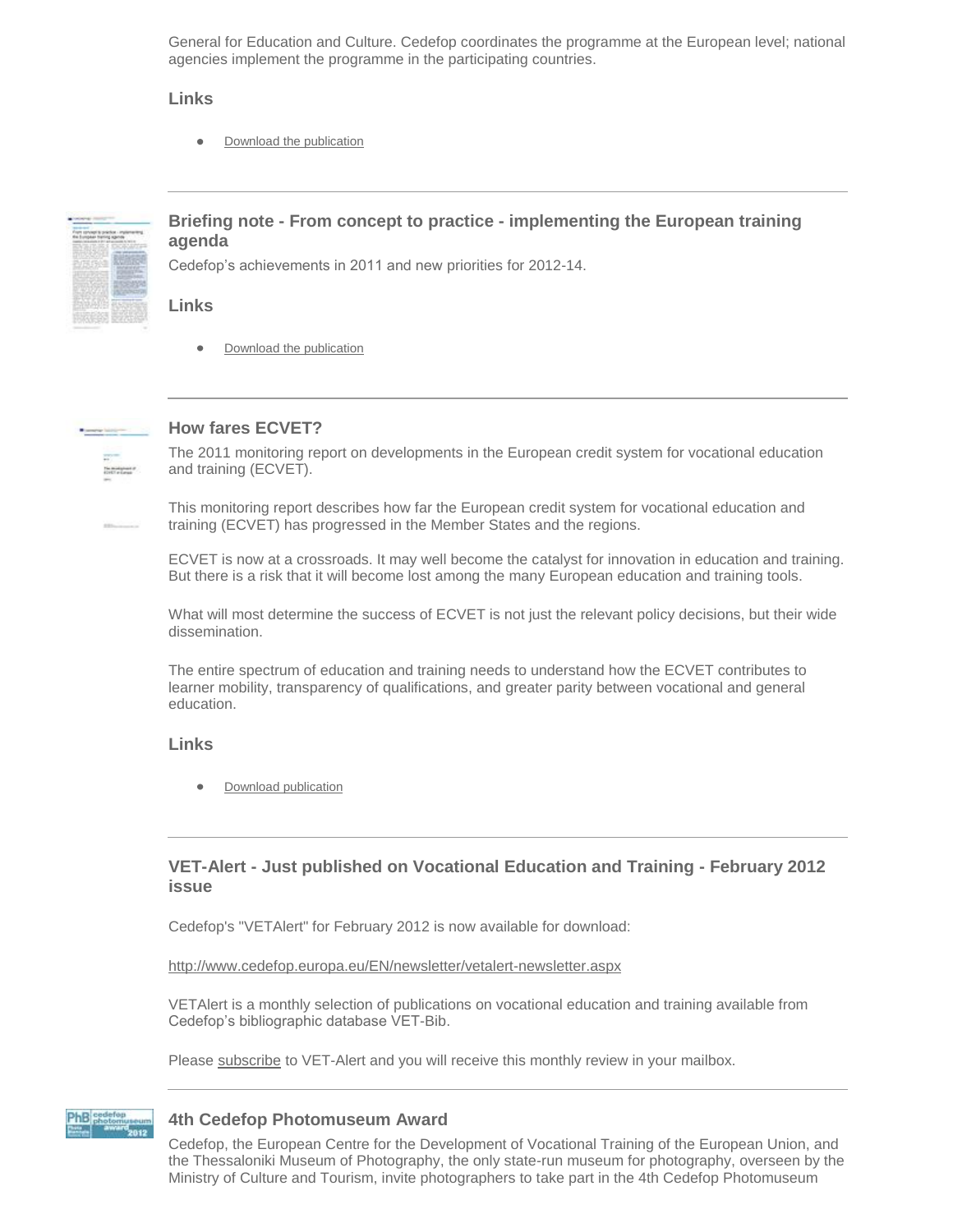Award, which is being organised in connection with the PhotoBiennale 2012 / 22nd International Photography Meeting (exhibitions, portfolio reviews, screenings, masterclasses, colloquia).

Deadline: 11 April 2012.

#### **Attachments**



**EN** [Download the Photomuseum newsletter in English](http://www.cedefop.europa.eu/download-manager.aspx?id=19132&lang=en) (PDF 182.87 Kb 09/12/2011) **EL** [Download the Photomuseum newsletter](http://www.cedefop.europa.eu/download-manager.aspx?id=19131&lang=en) in Greek (PDF 222.07 Kb 09/12/2011)

### **EU Policy**



**[Main results of the Education, Youth, Culture and Sport Council on 10 February](http://www.cedefop.europa.eu/en/news/19506.aspx)  [2012](http://www.cedefop.europa.eu/en/news/19506.aspx)**

The Council hast adopted the 2012 joint report on the implementation of the "Strategic framework for European cooperation in the field of education and training ("ET 2020"), together with the priorities for the next work cycle (2012-2014).

In public deliberation, the Council held a policy debate on the contribution of education and training to reducing youth unemployment, in the context of the European Semester and the 2012 Annual Growth Survey.

#### **Links**

[Main results of the Council 10 Feb 2012](http://www.consilium.europa.eu/uedocs/cms_data/docs/pressdata/en/educ/127945.pdf) 



# **[Key Data on Education in Europe 2012](http://www.cedefop.europa.eu/en/news/19510.aspx)**

This Eurydice report warns of growing teacher shortages.

Several Member States, including Germany, the United Kingdom, Italy, the Netherlands, Austria and Belgium, may face serious teacher shortages in the future

The report shows that the number of graduates specialising in education is falling at a time when many current teachers are approaching retirement age. But it also highlights encouraging signs: funding for education is stable in most Member States and it underlines that higher education remains the best insurance policy against unemployment, with graduates more likely to find a job faster than nongraduates.

#### **Links**

[Key data on Education in Europe](http://eacea.ec.europa.eu/education/eurydice/documents/key_data_series/134EN.pdf) 



# **[ECVET Magazine No 7\\_2012](http://www.cedefop.europa.eu/en/news/19451.aspx)**

The 7th issue of the ECVET magazine contains

- an editorial by Christian Lettmayr, Acting Director of Cedefop on the active involvement of social partners in implementing the common European tools on the VET-Agenda;
- an article on the final events of eight of the 1st generation European pilot projects (Call 2008-  $\bullet$ 2012) and the key messages conveyed
- an article on the 2nd generation pilot project CPU Europe that is an element of a major reform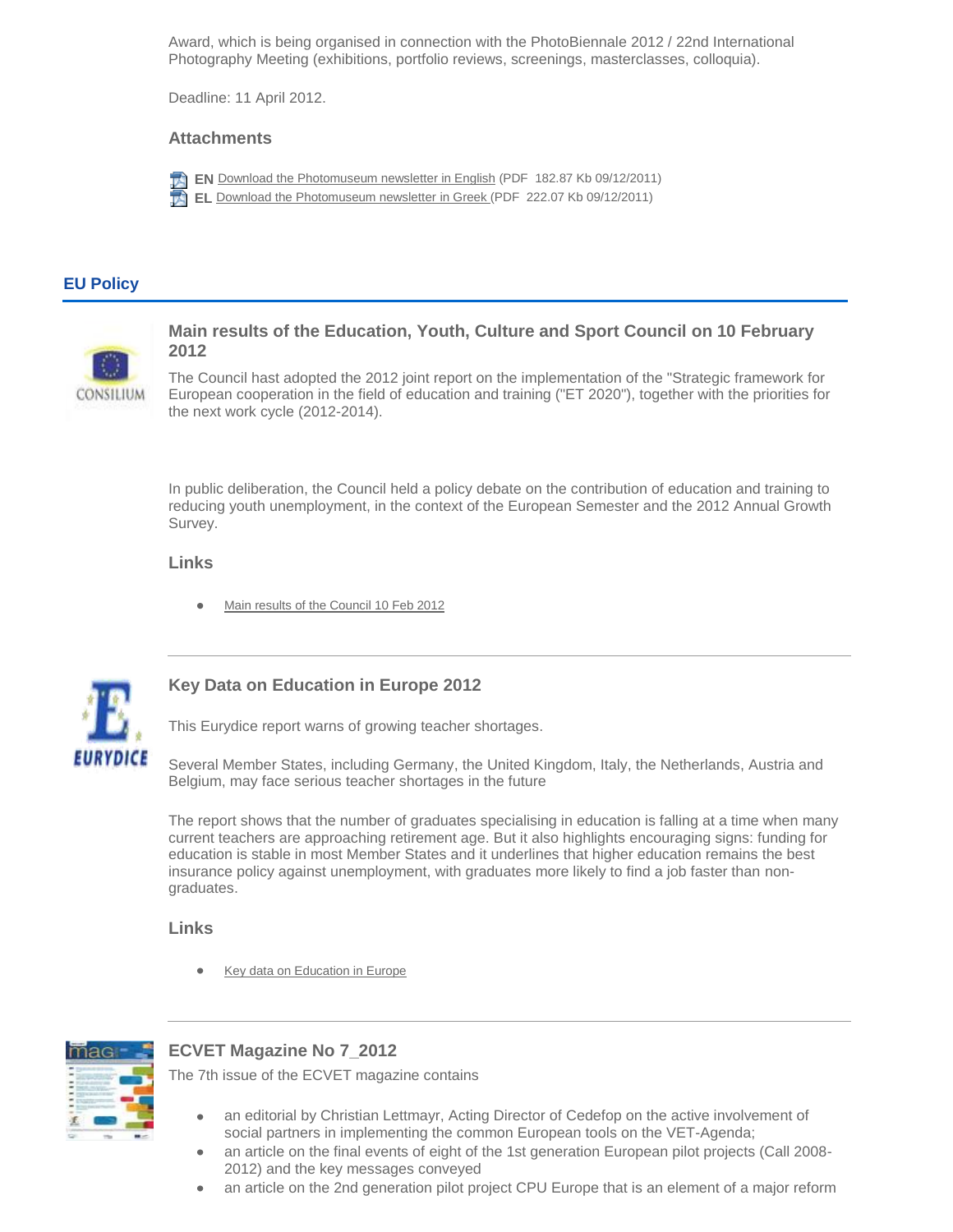of the vocational education and training (VET) system in the French Speaking Community of Belgium;

- an article on the 2nd generation pilot project MENECVET that aims to examine how VET qualifications of the French Ministry of National Education compare with principles of ECVET;
- an article on the 2nd generation pilot project EASYMetal which develops and tests methods  $\bullet$ and
	- tools to enhance transparency and permeability at the interface between pre-vocational training and vocational training in Germany;
- an article on the 2nd generation pilot project ICARE that aims at developing a recognition  $\bullet$ model in the field of personal care and establish mutual trust among the partner countries involved;
- $\bullet$ an article on the 2nd generation pilot project 2get1care that seeks to develop an approach for inter-professional and transnational transferability of training components in health professions;
- a series of news items;  $\bullet$
- an outline of the concept of the joint Final conference of the European pilot projects on 22-23 February 2012.

### **Attachments**

**EN [ECVET Magazine\\_No 07\\_2012](http://www.cedefop.europa.eu/download-manager.aspx?id=19450&lang=en) (PDF 2652.75 Kb 13/02/2012)** 



### **[Employment and social aspects in the Annual Growth Survey 2012](http://www.cedefop.europa.eu/en/news/19516.aspx)**

The European Parliament has just adopted two resolutions on the contribution to the Annual Growth Survey 2012 and on the employment and social aspects of it.

It agrees with the Commission's analysis that efforts at national and EU level should concentrate on the following five priorities:

- $\bullet$ pursuing differentiated growth-friendly fiscal consolidation while ensuring economic recovery and job creation;
- ensuring long-term financing of the real economy;  $\bullet$
- promoting sustainable growth through more competitiveness and investments;  $\bullet$
- tackling unemployment and the social consequences of the crisis;  $\bullet$
- modernising EU public administration and services of general interest;  $\bullet$

#### **Links**

 $\bullet$ 

- [European Parliament resolution of 15 February 2012 on the contribution to the Annual Growth Survey 2012](http://www.europarl.europa.eu/sides/getDoc.do?pubRef=-//EP//TEXT+TA+P7-TA-2012-0048+0+DOC+XML+V0//EN&language=EN)   $\bullet$ 
	- European Parliament resolution of 15 February 2012 [on employment and social aspects in the Annual Growth](http://www.europarl.europa.eu/sides/getDoc.do?pubRef=-//EP//TEXT+TA+P7-TA-2012-0047+0+DOC+XML+V0//EN&language=EN)  Survey 2012



### **[Employment and Social Developments in Europe 2011](http://www.cedefop.europa.eu/en/news/19519.aspx)**

The economic, financial and sovereign debt crises and subsequent austerity measures underline the need for a more integrated approach to employment and social policy.

This review merges two previous European Commission reports on these areas. It begins with an overview of the current European employment and social situation before looking at recent shifts in Europe's job structure and in income inequality.

The review then examines patterns of poverty and social exclusion in Europe and the phenomenon of in-work poverty. Issues of active ageing, intra-EU labour mobility and the impact of enlargement are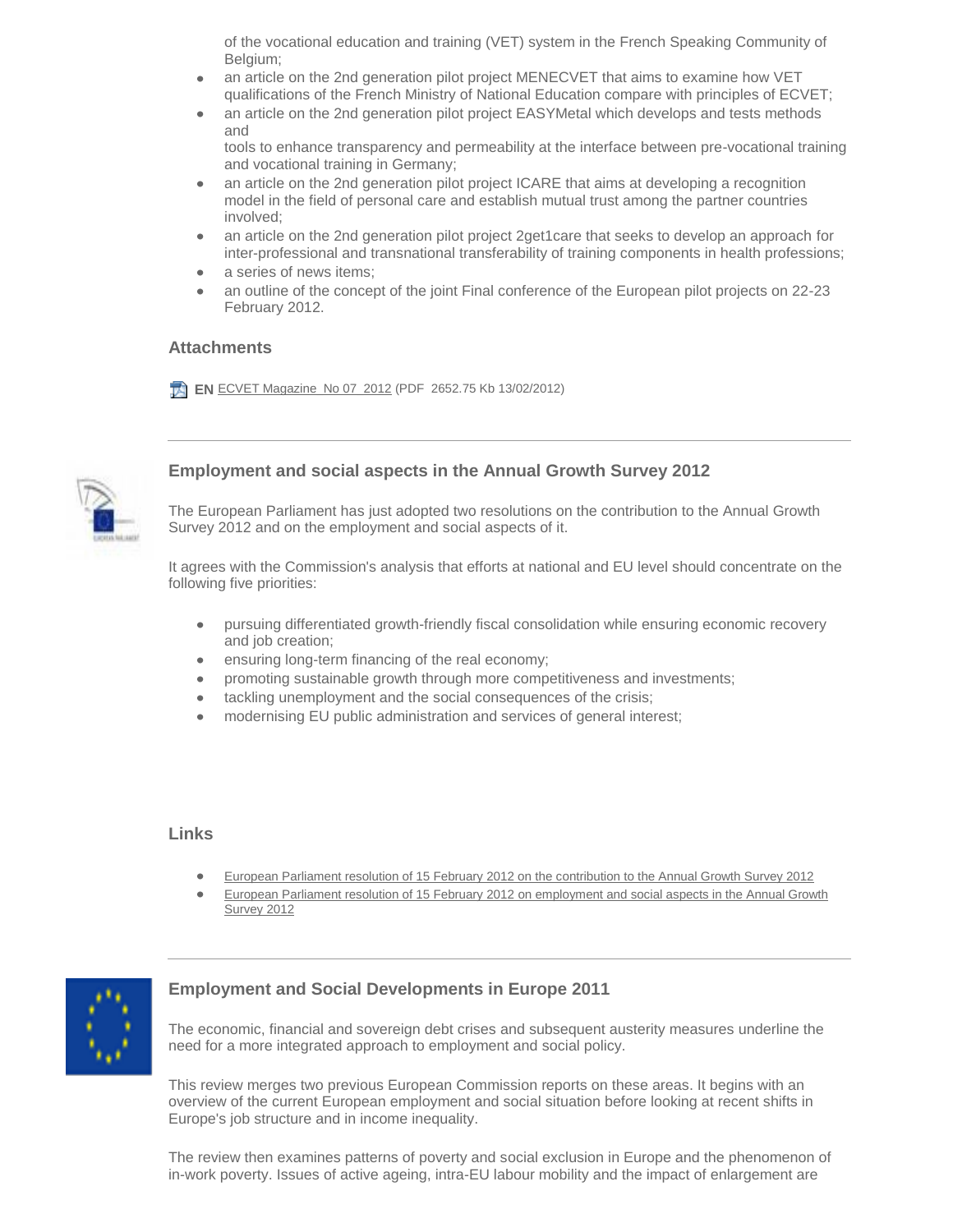also covered.

#### **Links**

 $\bullet$ [Employment and Social Developments in Europe 2011](http://ec.europa.eu/social/BlobServlet?docId=7294&langId=en) 

### **Agenda**

### **[Skills for a low carbon economy: what next?](http://www.cedefop.europa.eu/en/events/19148.aspx)**

Dates:27/02/2012 - 27/02/2012 Venue: OECD, Paris Country: France Cedefop involvement: Co-Organiser Cedefop and the OECD Local Economic and Employment Development Programme (LEED) are organising a joint Green Skills Forum to be held at OECD Headquarters in Paris on 27th February 2012.

The aim of this international forum of researchers, government advisers, employment and policy analysts and social partners actively involved in skills development and training needs for a low carbon economy is to review and discuss new research and policy approaches to foster a greener, more sustainable future.

It will identify tools, strategies and local initiatives from theory to practice. The forum is conceived as an experts' meeting; the discussions will assist OECD and Cedefop to draw future analytical work and research as well as to identify the obstacles and challenges lying ahead for the development of skills, education and training policies for a low carbon economy. The conference papers, discussions and exchanges are expected to:

- $\bullet$ facilitate the understanding of the limitations and potentials inherent in research and policy approaches tackling key skills issues for a successful transition to a low carbon economy;
- compare methods and tools used in monitoring and evaluating developments in the green economy and local  $\bullet$ labour markets;
- indicate how research can support better targeted policy making and skills strategies;
- provide inspiration and ideas for future research and collaboration;  $\bullet$
- provide information for processes towards the Rio+20 and G20 related meetings.

For more information on this event and to register, please refer to the [event's website.](https://events.cedefop.europa.eu/GreenSkills-Forum2012/)

### **Links**

[Event's website](https://events.cedefop.europa.eu/GreenSkills-Forum2012/)

### **[Conference on Reducing Early School Leaving: Efficient and effective Policies in Europe](http://www.cedefop.europa.eu/en/events/19282.aspx)**

Dates:01/03/2012 - 02/03/2012 Venue: Brussels Country: Belgium Cedefop involvement: Participant The conference on "Reducing Early School Leaving" will be organised by the Commission and the Danish Presidency

### **[International Conference on Validation "To implement a high quality validation process –](http://www.cedefop.europa.eu/en/events/19376.aspx) a [challenge!"](http://www.cedefop.europa.eu/en/events/19376.aspx)**

Dates:05/03/2012 - 07/03/2012 Venue: Oslo Country: Norway Cedefop involvement: Participant

Organised by the Nordic Network for Adult Learning (NVL), Norwegian Agency for Lifelong Learning (Vox), Norwegian Directorate for Education and Training and the Education and the Audiovisual and Culture Executive Agency (EACEA) the conference aims to:

To get an insight into recent and latest research on validation and good / learning practice examples from the  $\bullet$ Nordic countries and the rest of Europe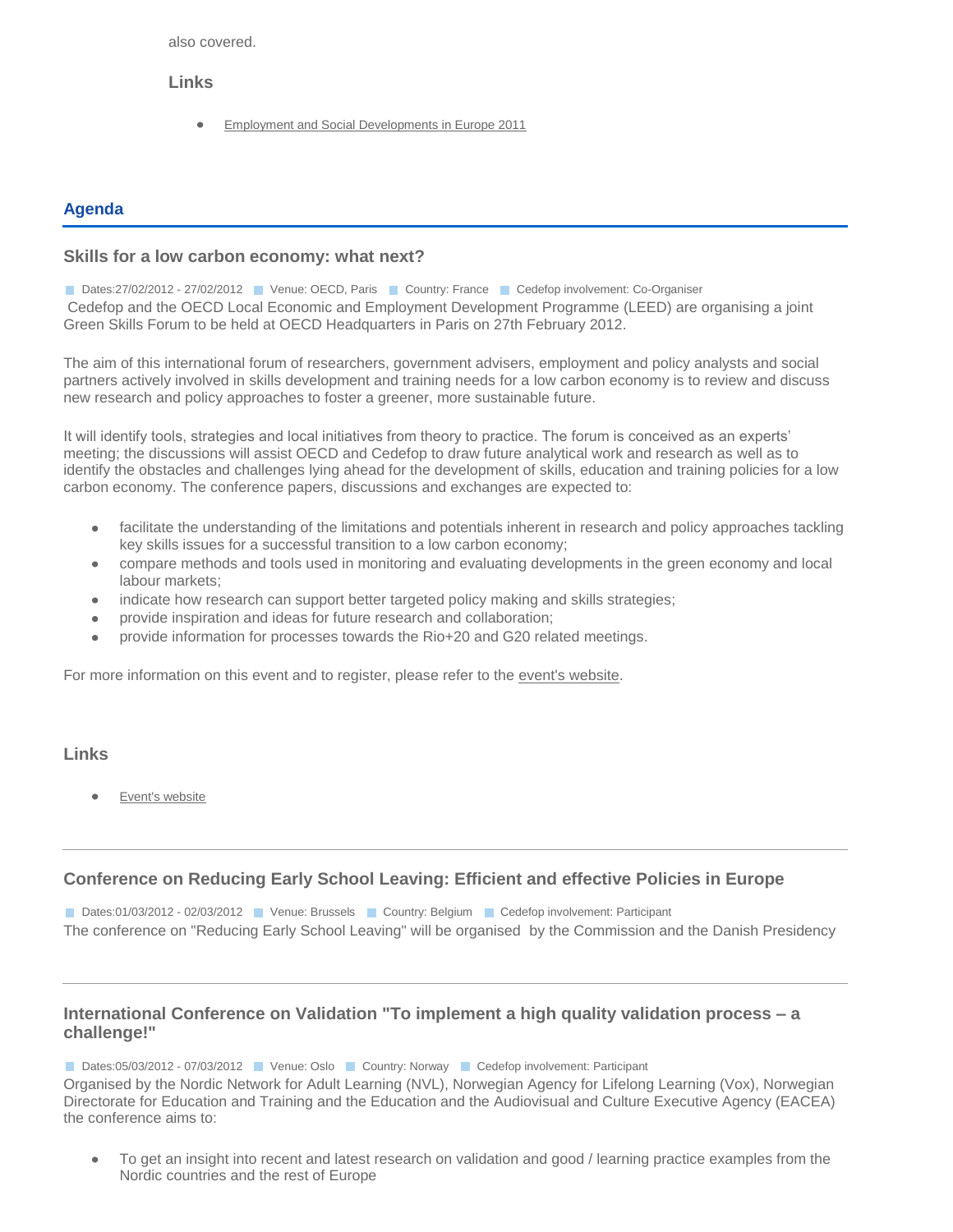- To qualify the discussion on the process of validation how to implement high quality validation in a systematic  $\bullet$ and structured way
- To disseminate and discuss the experiences from the Nordic analyses of examples focusing on how validation  $\bullet$ could enhance flexibility in working life and the issues of access to validation for special target groups
- To share and disseminate experience of European projects in the field of validation (Grundtvig and Leonardo  $\bullet$ da Vinci/ECVET)

#### **Links**

[Link to the event](http://www.nordvux.net/object/29343/event.htm)  $\bullet$ 

### **[Social Innovation in Education and Training](http://www.cedefop.europa.eu/en/events/19521.aspx)**

Dates:06/03/2012 - 06/03/2012 Venue: Brussels Venutry: Belgium This seminar organised by the European Civil Society Platform on Lifelong Learning it aims to give an insight on social innovation dynamics that are generally bottom-up and on how to create a favourable environment in Europe to stimulate innovation in teaching and learning.

### **Links**

[Link to the agenda](http://www.eucis-lll.eu/pages/images/stories/EUCIS-LLL-Innovation-Seminar.pdf)  $\bullet$ 

### **[Youth conference](http://www.cedefop.europa.eu/en/events/19278.aspx)**

Dates:18/03/2012 - 21/03/2012 Venue: Soro Country: Denmark

The subject of the conference is how to foster young people's creativity, innovative capabilities and talents as means of increasing their active participation in society and their transition to employment.

#### **Links**

[Youth Conference 2012](http://eu2012.dk/en/Meetings/Conferences/Mar/Ungdomskonference)

#### **[Director Generals meeting in the area of youth](http://www.cedefop.europa.eu/en/events/19283.aspx)**

Dates:20/03/2012 - 21/03/2012 Venue: Soro Country: Denmark In continuation of the youth conference the Directors General will meet and discuss issues and policy of youth cooperation in the EU.

### **Links**

[Link to the event](http://eu2012.dk/en/Meetings/Conferences/Mar/Generaldirektoermoede-paa-ungdomsomraadet)

### **[e-Skills Week 2012](http://www.cedefop.europa.eu/en/events/19328.aspx)**

```
Dates:26/03/2012 - 30/03/2012 Venue: Different cities Country: Europe
```
The European e-Skills Week 2012 is a European campaign focused on showing people how to get jobs through e-skills in the digital age.

Building on the success of e-Skills Week 2010, the DG for Enterprise and Industry has again teamed up with DIGITAL EUROPE and EU Schoolnet, to drive awareness of the need for e-skills and their benefits.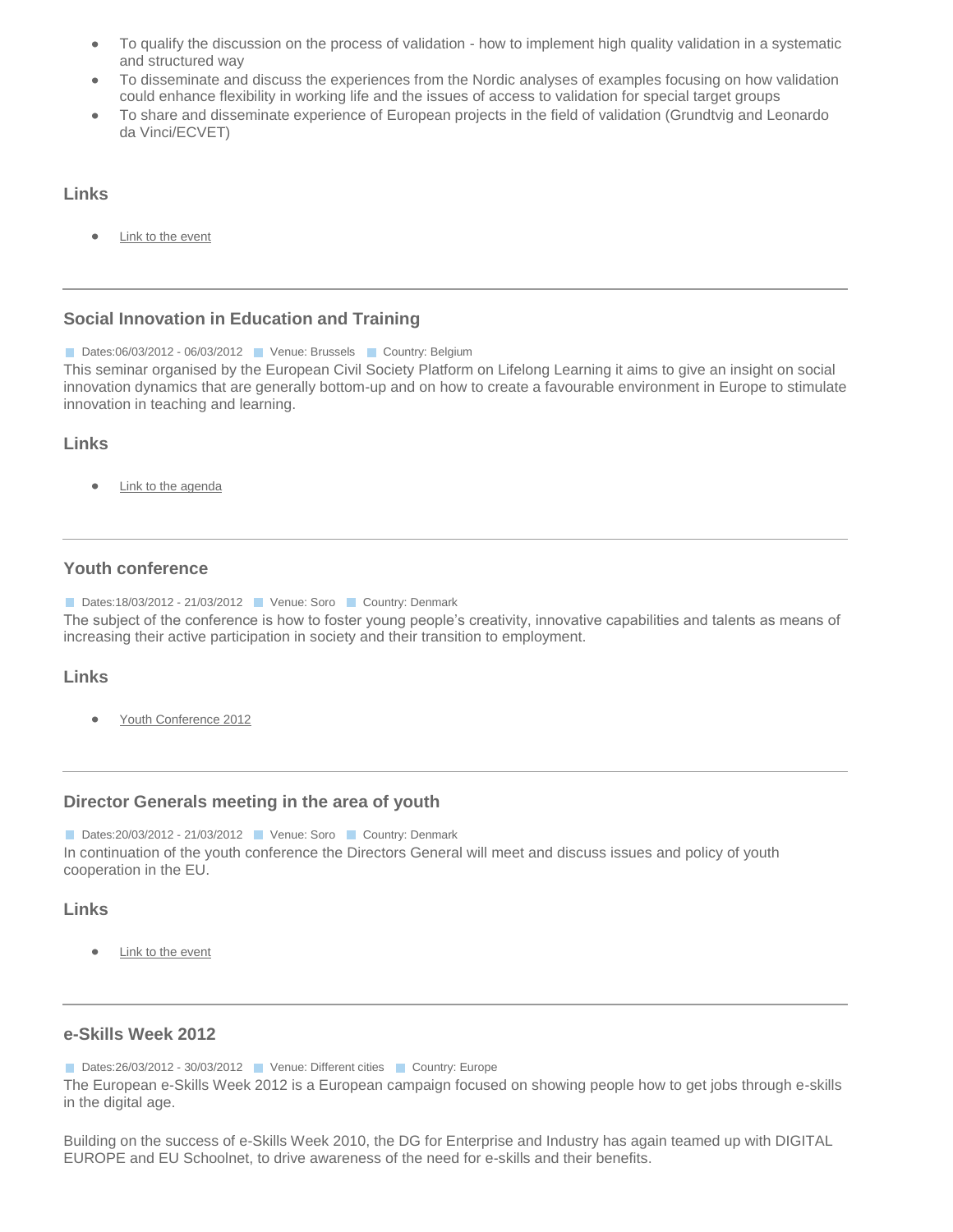The campaign will deliver an exciting programme of events and activities in more than 30 countries.

### **Links**

[E-skills week 2012 website](http://eskills-week.ec.europa.eu/web/guest/home)  $\bullet$ 

### **[Director Generals meeting in the area of vocational education and training](http://www.cedefop.europa.eu/en/events/19286.aspx)**

Dates:22/04/2012 - 24/04/2012 Venue: Copenhagen Country: Denmark Cedefop involvement: Participant The Directors General of vocational education and training will meet and discuss – among other things – the cooperation between VET and the business sector.

In addition to this, the meeting contains a follow-up to the Copenhagen Process that was adopted in 2002 and constitutes the framework for the cooperation in the area of vocational education and training in the EU.

### **Links**

 $\blacksquare$ [Link to the DGVT Meeting](http://eu2012.dk/en/Meetings/Conferences/Apr/Generaldirektoermoede-paa-erhvervsuddannelsesomraadet)

### **[Conference on VET-Business Co-operation](http://www.cedefop.europa.eu/en/events/19289.aspx)**

Dates:24/04/2012 - 25/04/2012 Venue: Copenhagen Country: Denmark Cedefop involvement: Participant The subject of the conference is cooperation between VET and the business sector.

The focus will be on – among other things – how a closer cooperation between the vocational education institutions, the business sector and other interested parties can contribute to developing new skills, innovation and growth.

The conference will have a both political perspective as well as a practical one.

#### **Links**

[Link to the event](http://eu2012.dk/en/Meetings/Conferences/Apr/Konference-om-erhvervsrettet-uddannelse)

### **[Plennary meeting of the European Lifelong Guidance Policy Network \(ELGPN\)](http://www.cedefop.europa.eu/en/events/19292.aspx)**

Dates:24/04/2012 - 25/04/2012 Venue: Copenhagen Country: Denmark Cedefop involvement: Participant ELGPN Network meets every six months to discuss the Network's working plan.

At this meeting a decision on form and contents must be made regarding the Network's final report of the programme period 2011-12.

#### **Links**

[Link to the Conference](http://eu2012.dk/en/Meetings/Conferences/Apr/Moede-i-netvaerket-European-Lifelong-Guidance-Policy-Network)

### **[3rd International Workshop on Curriculum Innovation and Reform: Changing Assessment to](http://www.cedefop.europa.eu/en/events/19351.aspx)  [Improve Learning Outcomes](http://www.cedefop.europa.eu/en/events/19351.aspx)**

Dates:26/04/2012 - 27/04/2012 **Country: Greece Ceta** Cedefop involvement: Organiser

This year the workshop will be focusing on policy links. In reforming curricula and assessment, the challenge for policy is to create effective links between teaching, learning and assessing. New curricula and assessment methods are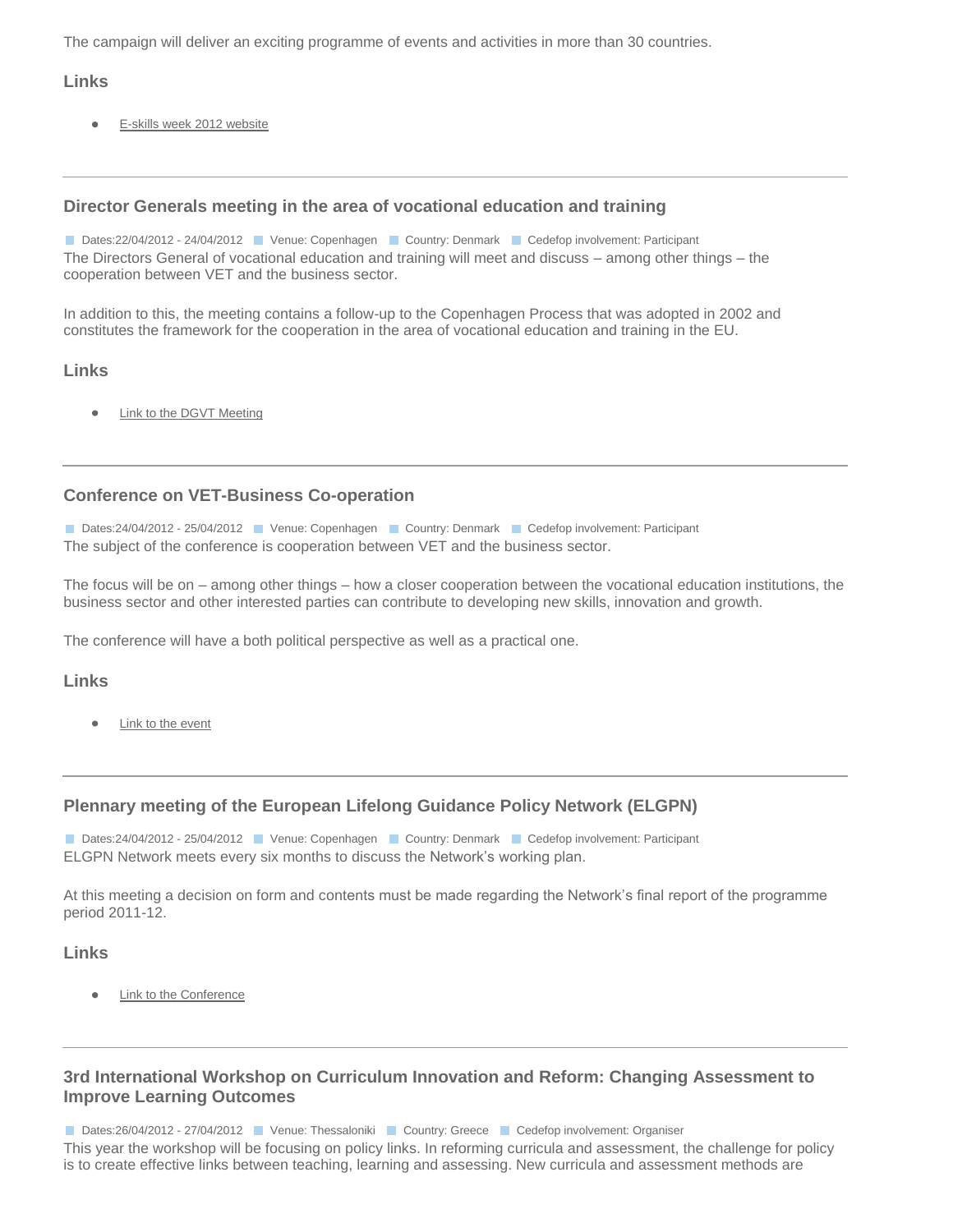#### pointless unless they lead to better teaching and learning

Discussions will centre on key findings on how learning outcome approaches shape recent curriculum and assessment policies, drawing from two Cedefop related studies in 32 European countries. Policy makers, researchers and practitioners from all EU countries and beyond, and representatives of international organisations are invited to reflect on the following questions:

− How can curriculum and assessment policies strengthen each other?

− How can curriculum and assessment policies work together more effectively to improve learning outcomes in vocational education and training?

The goal of the workshop is to draw out general lessons for policy development and further research needs on two key issues:

1. Ensuring links between curriculum and assessment policies

- The alignment of standards with curricula and assessment  $\bullet$
- The relationship between indented and assessed learning outcomes  $\bullet$

2. Improving teaching, learning and assessment

- Innovations in teaching and assessment methods and tools  $\bullet$
- Links between formative and summative assessment

The workshop will take an interactive approach, allowing participants to share experience and brainstorm on the various issues.

The conclusions and working reports produced from this workshop, as well as presentations given by the participants will be available for download in this website within two weeks upon the completion of the workshop.

For more information contact Dr. Irene Psifidou: rena.psifidou@cedefop.europa.eu

### **Links**

[Workshop website](http://events.cedefop.europa.eu/curriculum-innovation-2012/)

#### **[Skills mismatch and firm dynamics](http://www.cedefop.europa.eu/en/events/19151.aspx)**

Dates:27/04/2012 - 27/04/2012 **Dates:27/04/2012 - Venue: London Country: United Kingdom Cedefop involvement: Co-Organiser** Cedefop is organising in cooperation with the Centre for Research in Employment, Skills & Society (CRESS) a workshop on skill mismatch.

The aim of the workshop is to obtain a clearer insight into the relationship between work-based training, work organisation/human resource policies (e.g. recruitment, training, wage policies and performance appraisals, career development, job design) and skill mismatch within enterprises (see attached background note for a summary of the workshop's aims and objectives).

The objective is to strengthen our understanding of the incidence and impact of mismatch in different types of skills for firm performance, and of the underlying motives and incentives of enterprises with respect to the recruitment, training and career development of mismatched workers. The discussion of the workshop is intended to inform the European Commission's policy goal of anticipating and matching the skills of the European workforce with the current and future skill needs of enterprises (e.g. Agenda for New Skills and Jobs).

Keynote speakers to the event include *Prof. Michael Sattinger* (University at Albany, New York) and *Prof. Kostas Mavromaras* (Flinders University, Adelaide, South Australia). The workshop will also feature presentations by Dr. Seamus McGuiness (ESRI), Dr. Francois Rycx (University Libre de Bruxelles), Dr. Geoff Masson (NIESR) and representatives from Eurofound and the Chartered Institute of Personnel and Development (CIPD). A panel discussion session will host Dr.Katerina Rudiger (Skill policy adviser at CIPD) and Dr. Wolfang Mueller (Director, German Federal Employment Agency, European Representation) as speakers. A draft agenda is available below.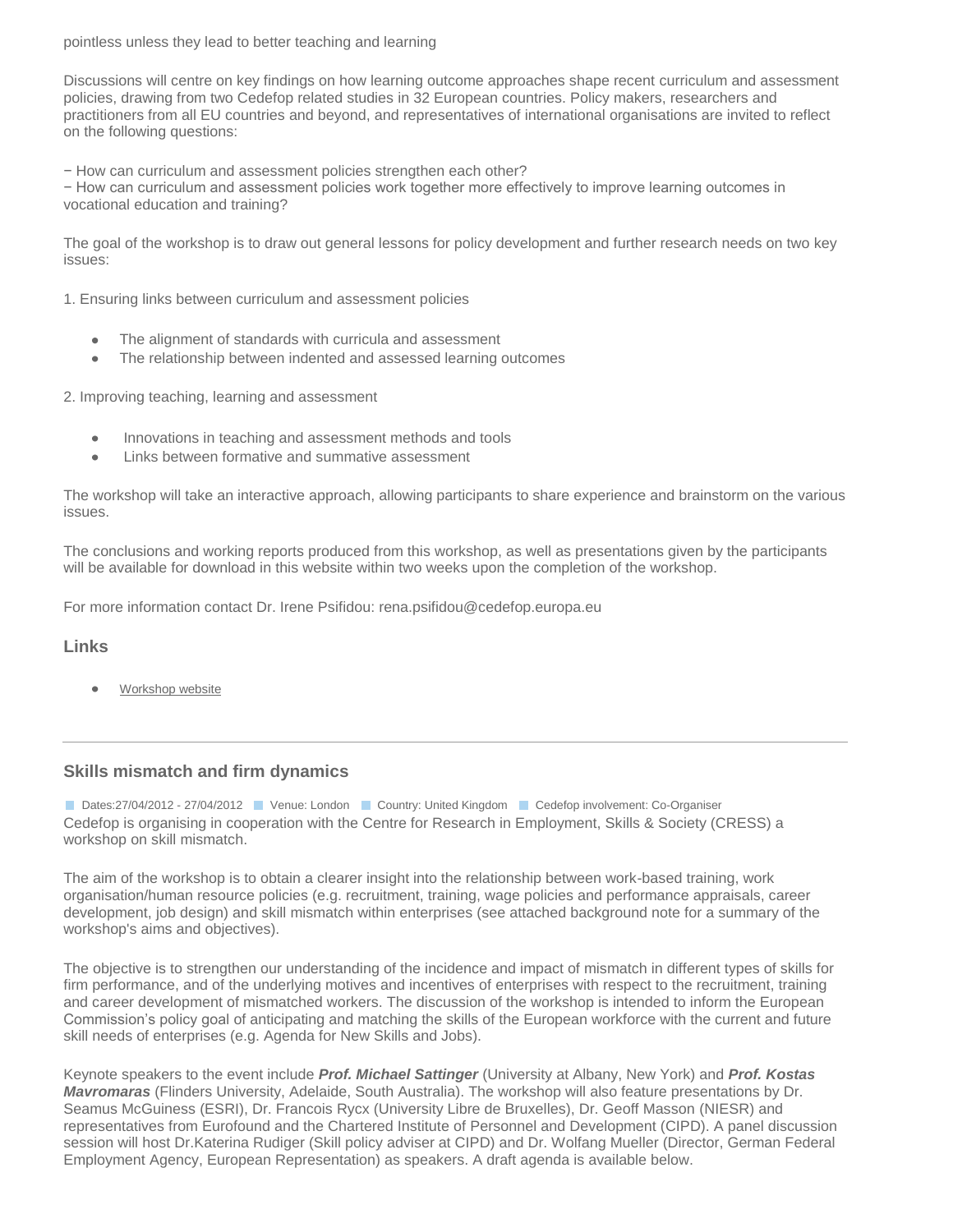We invite interested participants to register their interest for the event by completing the attached registration form and returning it back to roula.panagiotou@cedefop.europa.eu . We regret that due to a limited number of spaces available, confirmation of participation to the event will only take place on a first-come-first-serve basis.

### **Attachments**

- **EN** [Workshop draft agenda](http://www.cedefop.europa.eu/download-manager.aspx?id=19255&lang=en) (PDF 82.59 Kb 13/01/2012)
- **EN** [Workshop rationale and objectives](http://www.cedefop.europa.eu/download-manager.aspx?id=19241&lang=en) (PDF 92.58 Kb 10/01/2012)
- **W** EN [Registration form](http://www.cedefop.europa.eu/download-manager.aspx?id=19240&lang=en) (DOC 87.50 Kb 10/01/2012)

#### **[Celebrating 25 years of the Erasmus Programme](http://www.cedefop.europa.eu/en/events/19300.aspx)**

Dates:08/05/2012 - 09/05/2012 Venue: Copenhagen Venutry: Denmark

The Danish Presidency and the European Commission celebrate the Erasmus Programme with an anniversary conference, which focuses on the great impact the pro-gramme has had in higher education, and looks on future perspectives of the Erasmus Programme.

### **Links**

**[Link to the conference](http://eu2012.dk/en/Meetings/Conferences/Maj/Foerste-til-femtende/Erasmus-programmet-fejrer-25-aars-jubilaeum)**  $\bullet$ 

### **[Conference on new qualifications for new jobs](http://www.cedefop.europa.eu/en/events/19303.aspx)**

Dates:09/05/2012 - 11/05/2012 Venue: Copenhagen Country: Denmark Cedefop involvement: Participant The conference aims to highlight and encourage debate on the current political agenda dealing with creating better skils for the future labour market.

It is also the objective of the conference to gather experience and present results from more than two years of work in the New Skills Network.

#### **Links**

[Link to the Conference](http://eu2012.dk/en/Meetings/Conferences/Maj/Foerste-til-femtende/New-Skills-Event)

#### **[Forecasting skill supply and demand in Europe:](http://www.cedefop.europa.eu/en/events/19414.aspx)**

Dates:10/05/2012 - 11/05/2012 Venue: Venice Country: Italy Cedefop involvement: Organiser Cedefop organises the 12th technical workshop on European skills forecasting, with the participation of experts from Skillsnet, Cedefop's international network on early identification of skill needs.

The aim of this workshop will be to discuss the latest developments in the forecasting exercise and especially to design new policy scenarios and provide recommendations for the future.

The participation in this workshop is restricted and requires invitation from Cedefop.

For more information on the forecasting project, please visit the Forecasting page on Cedefop website.

The draft agenda is available below.

#### **Attachments**

**EN** Draft agenda – [Venice workshop](http://www.cedefop.europa.eu/download-manager.aspx?id=19416&lang=en) (PDF 167.35 Kb 09/02/2012)